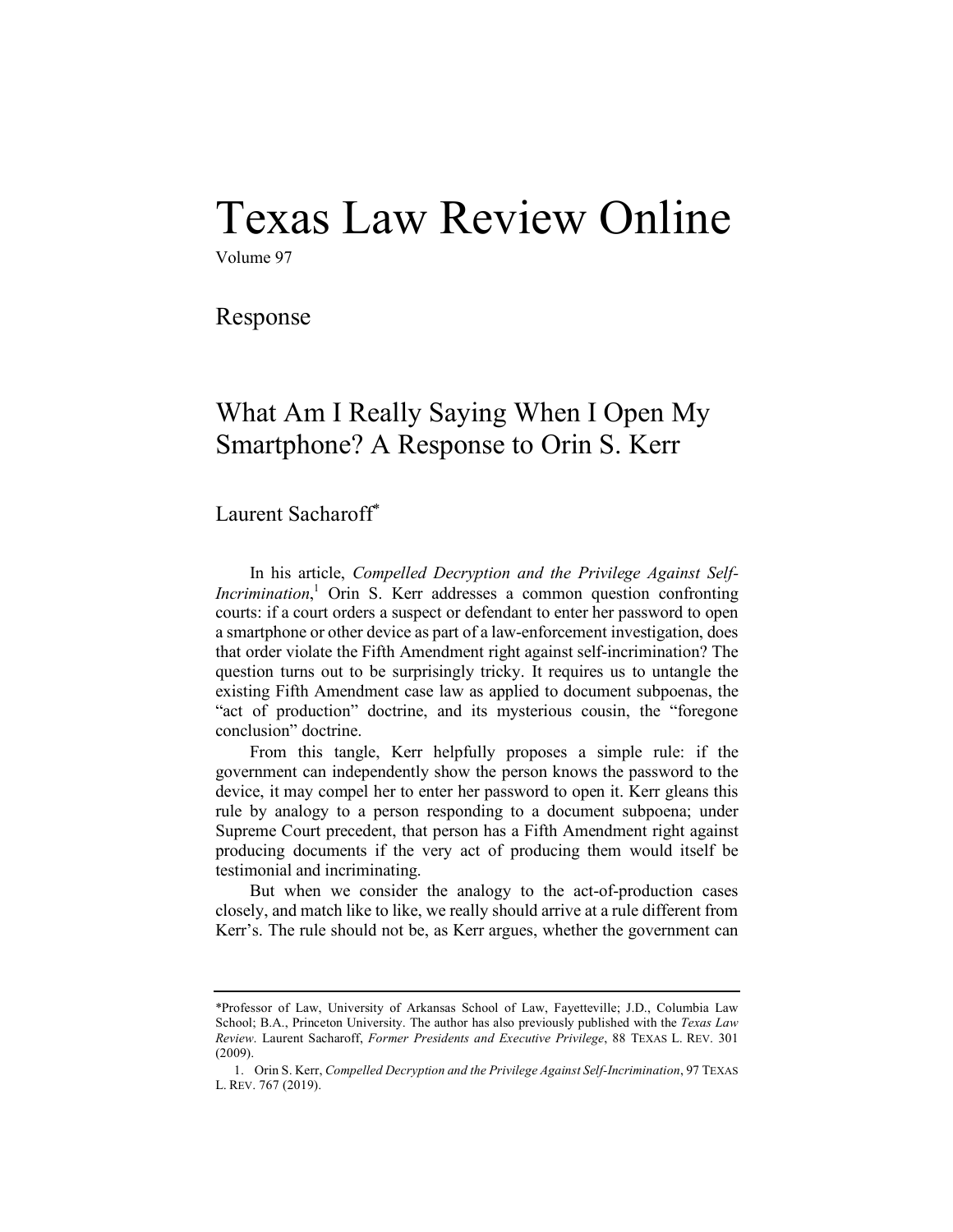show the suspect knows the password to the device.<sup>2</sup> Rather, the rule should be whether the government already knows the person possesses the files on the device and can identify them with reasonable particularity.<sup>3</sup> This rule, after all, is precisely what the case law requires in an ordinary documentproduction situation.4

Which of these two rules should govern depends, roughly speaking, upon whether this foregone conclusion doctrine applies to the password only or to the files on the device as well. This debate has divided courts recently.<sup>5</sup> In fact, some courts holding<sup>6</sup> that the government must merely establish that the suspect knows the password have often cited Kerr's argument made earlier in blog posts that have ultimately led to his more serious consideration here.

The difficulty arises because the act of production doctrine itself, and therefore the foregone conclusion doctrine, rest upon a faulty premise. Courts and some scholars including Kerr rarely discuss this flaw and how it infects the entire act-of-production enterprise. This short response piece shows how we must address this flaw before applying the act of production doctrine to the new situation of passwords.

Below, I first sketch the act of production doctrine as it applies to ordinary document productions, along with its faulty premise, before applying the analogy to entering passwords to unlock devices. I then try to show why Kerr's simple rule does not follow from the existing case law, in part because he has failed to take account of this faulty premise. Finally, I assess Kerr's larger normative argument.

#### I. The Act of Production and Its Faulty Premise

We must first clear away what question we are not addressing. We are not addressing whether the government can compel a suspect to orally state, or write down, her passcode. Such compulsion would violate the Fifth Amendment,<sup>7</sup> as almost everyone including Kerr<sup>8</sup> agrees.<sup>9</sup>

<sup>2.</sup> *Id.* at 782–83.

<sup>3.</sup> Laurent Sacharoff, *Unlocking the Fifth Amendment: Passwords and Encrypted Devices*, 87 FORDHAM L. REV. 203, 208 (2018).

<sup>4.</sup> Fisher v. United States, 425 U.S. 391, 411 (1976); United States v. Greenfield, 831 F.3d 106, 116 (2d Cir. 2016).

<sup>5.</sup> *Compare In re* Grand Jury Subpoena Duces Tecum Dated March 25, 2011, 670 F.3d 1335, 1349 (11th Cir. 2012) (foregone conclusion doctrine applies to documents sought), *and In re* the Search of a Residence in Oakland, California, No. 4-19-70053, 2019 WL 176937, at \*4 (N.D. Cal. Jan. 10, 2019) (same), *with* United States v. Spencer, No. 17-cr-00259-CRB-1, 2018 WL 1964588, at \*3 (N.D. Cal. Apr. 26, 2018) (it applies to the password only); *see also* United States v. Apple MacPro Computer, 851 F.3d 238, 248 & n.7 (3d Cir. 2017), *cert. denied*, 138 S. Ct. 1988 (2018) (mem.) (stating in dicta that the doctrine applies to knowledge of password only).

<sup>6.</sup> *E.g.*, *Spencer*, 2018 WL 1964588, at \*3 & n.2.

<sup>7.</sup> Sacharoff, *supra* note 3, at 223.

<sup>8.</sup> *See* Kerr*, supra* note 1, at 778–79.

<sup>9.</sup> *Spencer*, 2018 WL 1964588, at \*2 ("For instance, the government could not compel Spencer to state the password itself, whether orally or in writing.").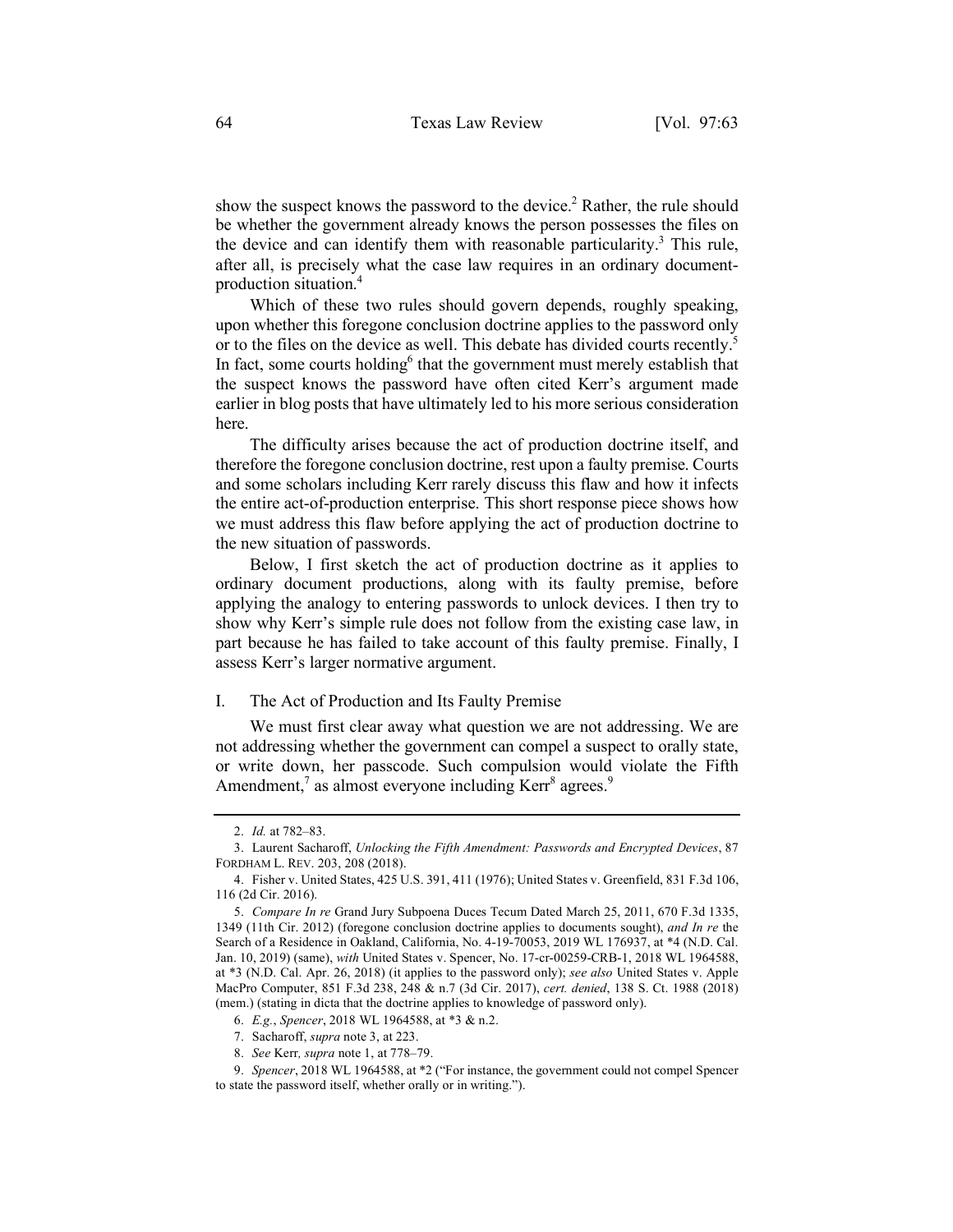#### 2019] Response 65

Instead, we address a far stranger situation: the government compels a person to enter her password in such a manner that no one else sees or records the password, and the device itself makes no permanent record of it. Entering the password merely opens the device. Does this *act* enjoy Fifth Amendment protection?

Now we could simply say "no," and call it a day. That is, we could say that this act of opening a device enjoys no Fifth Amendment protection at all because it is a pure physical act, no different from giving blood for a blood alcohol test—an act unprotected by the Fifth Amendment.10 But neither Kerr nor the courts have taken this route. Rather, they have decided that opening a device to reveal to the police all the documents, files, and images it contains counts as more than a pure physical act. It enjoys enough similarities to a document production that the act enjoys some Fifth Amendment protection in some circumstances.

#### *A. The Doctrine*

The Fifth Amendment does not protect the contents of papers that a suspect may have previously created. As the Court held in *Fisher v. United States*,<sup>11</sup> the government did not compel the person to create the writing, and in compelling their production, it merely requires he physically surrender pre-existing documents.<sup>12</sup>

But the Court in *Fisher* created an exception to this principle: if the very act of producing the document would itself be testimonial (and incriminating), then the suspect or witness may be able to assert a Fifth Amendment right and decline to produce the documents.<sup>13</sup> The Court said that the production can be testimonial if it communicates facts about the documents.14 It might communicate that the documents exist, that the suspect possesses them, or that they are authentic.15

For example, if a subpoena required a defendant to produce any child pornography (hard copies) in his possession, the defendant would assert an act-of-production privilege. If he produced the documents, he would be communicating several incriminating facts: first, that he possessed the child pornography and second, that he knowingly possessed the images—both critical elements of the crime.

But *Fisher* was not done. It created an exception to the exception, roughly speaking. Under the foregone conclusion doctrine, the government can still compel production of the documents if it can show it already knows

<sup>10.</sup> Schmerber v. California, 384 U.S. 757, 765 (1966).

<sup>11.</sup> 425 U.S. 391 (1976).

<sup>12.</sup> *Id.* at 410–11.

<sup>13.</sup> *Id.* at 408.

<sup>14.</sup> *Id.* at 428–29 (Brennan, J., concurring).

<sup>15.</sup> *Id.*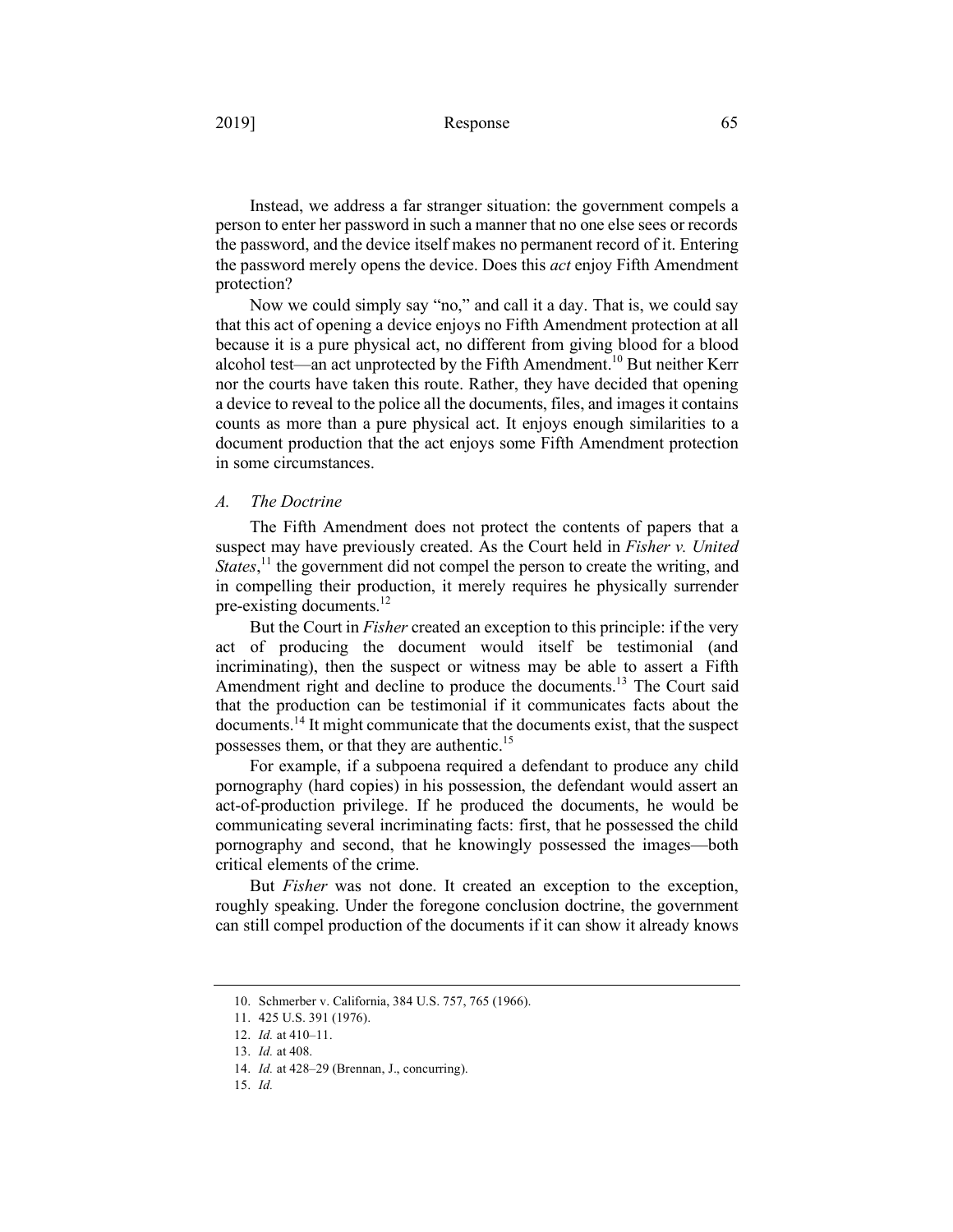they exist, the suspect possesses them, and that they are authentic.<sup>16</sup> Thus, if the government can show it already knows the defendant possesses particular images of child pornography, it can compel him to produce them; if it already knows he banks at a certain bank that regularly sends him monthly statements, it can demand those statements.<sup>17</sup> True, the production still communicates that he possesses them or that they are authentic, but for mysterious reasons the Court has determined that this production no longer counts as "testimonial"18 under the Fifth Amendment when the government already knows the information that would be communicated by the production. The facts communicated by the production do not materially add to the government's case against the defendant.<sup>19</sup>

#### *B. The Central Flaw*

But these doctrines suffer from a fundamental flaw. Ordinary testimony involves a person communicating facts through language, using arbitrary sounds that the witness and the listeners intend and understand to be communicative. When a person utters the sound "yes," or even just nods her head in response to a question, she intends listeners to take these symbols to mean "yes" and not, for example, simply stretching her neck.<sup>20</sup> Ordinary testimony in this way is similar to acts deemed symbolic speech under First Amendment cases, which require that the person doing the act intend to communicate a particularized message and that others likely understand this message. $21$ 

But when we turn to a document production, the witness who produces the documents does not intend, *by that act*, to communicate any message at all. The person producing child pornography does not intend that act to be symbolically understood to mean "I possess these images." Rather, as an inadvertent by-product of the act, we may draw the ordinary inferences that the person possesses the files because that person was able to physically produce them. Or, if a person produces a bank account statement, we may infer the piece of paper is authentic because it came from the person's files.

<sup>16.</sup> *Id.* at 411.

<sup>17.</sup> United States v. Greenfield, 831 F.3d 106, 199–20 (2d Cir. 2016).

<sup>18.</sup> Courts appear to treat the foregone conclusion doctrine as measuring whether the act is testimonial. *Fisher*, 425 U.S. at 411 (When the foregone conclusion doctrine is met, the "question is not of testimony but of surrender.") (internal quotation and citation omitted); Commonwealth v. Gelfgatt, 11 N.E.3d 605, 614 (Mass. 2014) (If the foregone conclusion test is met, the act "does not involve testimonial communication . . . ."). But Kerr argues the doctrine measures whether the facts communicated by the act are incriminating. Kerr, *supra* note 1, at 773. That debate probably does not matter here.

<sup>19.</sup> *Fisher*, 425 U.S. at 411.

<sup>20.</sup> *See generally* H.P. Grice, *On Meaning*, 66 PHIL. REV. 377 (1957). My distinction here rests very loosely on Grice's distinction between natural meaning—red spots "mean" measles—and nonnatural meaning that occurs with language or other communication often based on arbitrary symbols. His explication of language involves a more complex set of intentions, of course.

<sup>21.</sup> Texas v. Johnson, 491 U.S. 397, 404 (1989).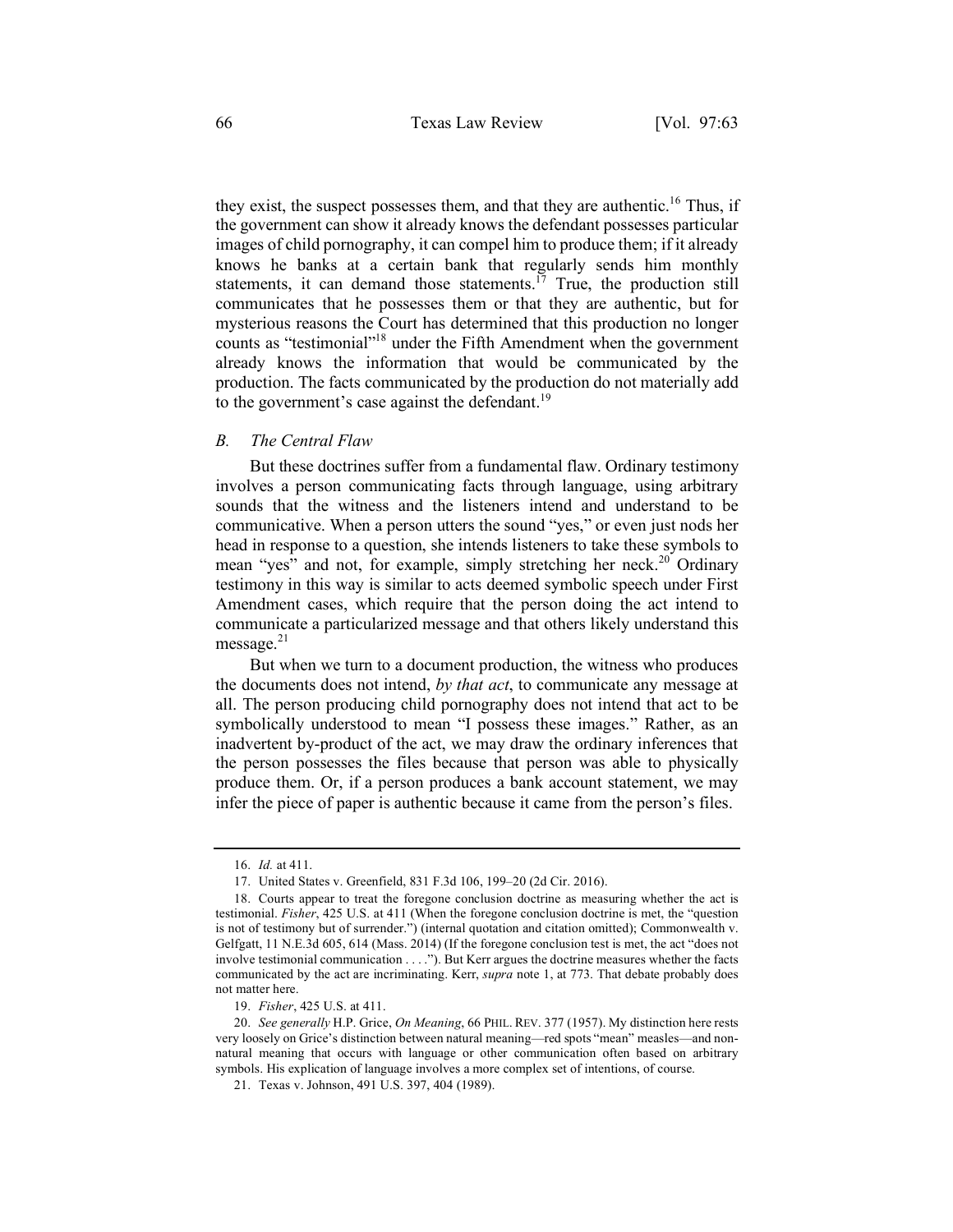#### 2019] Response 67

The act of producing documents is thus not testimonial or communicative in the ordinary way.22 As a result, courts must perform a nearly impossible task: determine what message the act of production, or the entering of a password, implicitly communicates without the normal or principled way to measure what a message means—speaker intent.

#### II. Devices

In applying the act of production doctrine, courts must assess what testimony is implicit in producing certain documents. As Kerr correctly summarizes, they usually assess whether the facts communicated are at issue in the case and add to the government's sum total of already existing evidence against the person—or as Kerr puts it, give the government a "prosecutorial advantage."<sup> $23$ </sup> Producing a hard copy of child pornography would meet this test because it implicitly and directly communicates possession of the child pornography and likely knowing possession—both central elements of the crime.

The argument among courts, and between my view and Kerr's, centers on how we apply this accepted act of production doctrine to digital devices. Kerr argues that the opening of a device communicates one fact only: the fact that the person knows the password. True, this is one fact that is revealed, but not the only fact. The use of a password to open a device also communicates that the device likely belongs to the person and that the person possesses, perhaps knowingly, the files on the device.

The difference in what messages get communicated plays out in determining how the government may satisfy the foregone conclusion doctrine. If the only message communicated is knowledge of the password, then Kerr is right: the government need only show the person knows the password. If, however, the act of opening the device also communicates that the person likely owns the device and the files on it, then the government must show that it already knows of and can identify with reasonable particularity the actual files it seeks, or at least a class of files such as bank records for a particular account—a higher burden.

I will try to show Kerr is wrong here from two different approaches. First, I will simply apply the analogy to document productions in a somewhat mechanical way to show that courts should require the more robust showing to satisfy the foregone conclusion doctrine. I will then address the more fundamental question: what message does a person implicitly communicate in entering a password to open a device?

<sup>22.</sup> Kerr writes that the act of production communicates implicitly the same way raising a hand does to answer yes in response to a question. They are not analogous, however. In raising a hand, the person intends that act to count as a "yes" and intends the listener to see it that way. A person responding to a document production does not similarly intend the act of production to symbolically represent any message.

<sup>23.</sup> Kerr, *supra* note 1, at 774.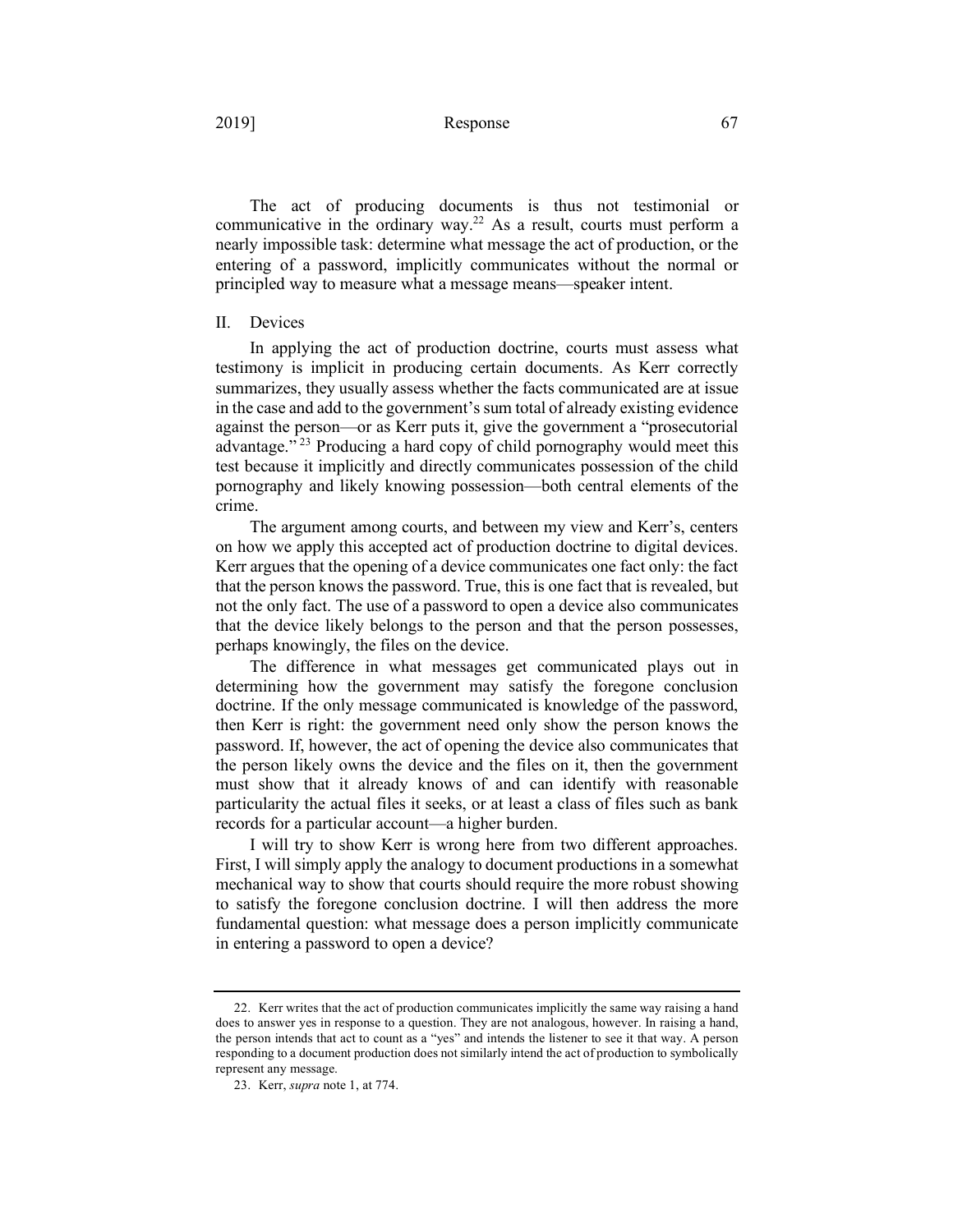#### *A. The Analogy Mechanically Applied*

First, consider how the analogy applies literally. In a document production, the *act* is the physical act of handing over the documents. Assume this act tacitly communicates incriminating facts about possession, etc. A court would next decide whether the foregone conclusion doctrine would nevertheless allow the compelled production. Note that the foregone conclusion doctrine applies not to the act but to the documents ultimately produced. Does the government already know they exist, the suspect possesses them, and that they are authentic; in addition, can the government identify the documents with reasonable particularity? If not, the foregone conclusion doctrine does not apply, and the suspect can withstand production.

When we apply this analogy to a device, the outcome seems clear. Entering the password to open the device is analogous to the physical act of handing over the papers. The files on the device are analogous to the documents produced. Therefore, the foregone conclusion doctrine should apply to the files on the device. Can the government show it already knows they exist and the defendant possesses them?

But Kerr applies the analogy differently. True, he treats the act as entering the password.<sup>24</sup> But he treats the actual password as analogous to the files sought, therefore applying the foregone conclusion test to the password only. But his approach is not analogous. First, the abstract information of the password in the person's head is not the thing produced. It's not a thing at all, and it's not produced: we've stipulated that the person enters the password such that the government does not learn it. Rather, the things produced are the files on the device. Second, if the password were considered the thing produced, that would violate the Fifth Amendment because then the government would be compelling the person to reveal the password from their head—even Kerr concedes that we cannot compel the password itself from a person's head.

What matters in the act of production is the link between the act and the documents. In producing the documents, the pure physical act testifies *about* the documents. The person implicitly communicates he possesses them and that they are authentic. The act of production doctrine *links* the act to the documents, and the foregone conclusion doctrine relies for its central premise upon this link.

#### *B. What Does the Act of Opening Communicate?*

Moving beyond this more literal view of the analogy to the particulars, we can see that the same implicit testimony occurs in each situation as well. When a person opens her device, she implicitly communicates that she

<sup>24.</sup> *See* Kerr*, supra* note 1, at 778–79.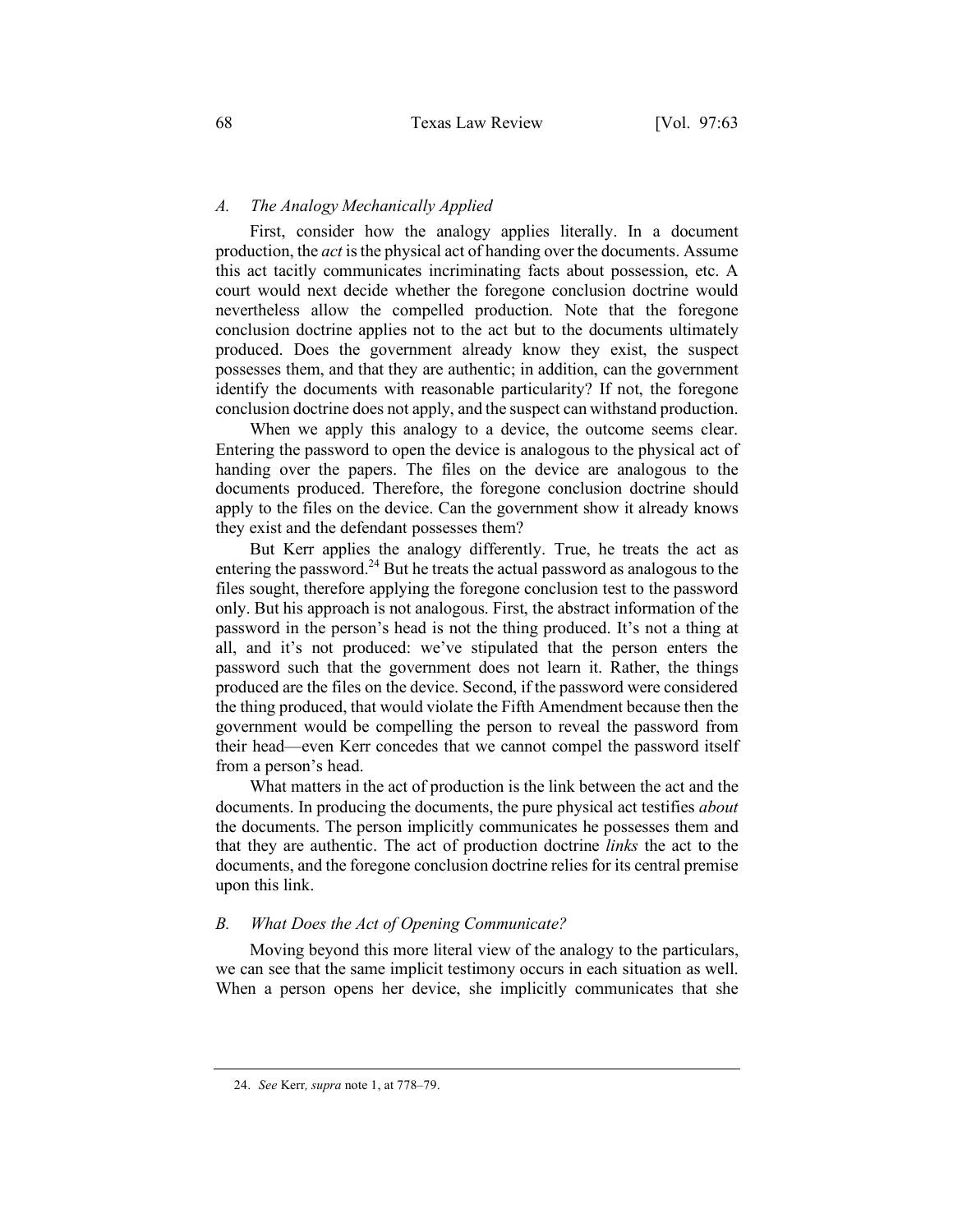possesses the files on the device.25 This follows quite directly: if she can open the device, it is likely—though not certainly—hers. If it is hers, the files on it are likely hers, and she therefore likely possesses them and knowingly possesses them. Of course, her opening a device may not prove beyond all doubt that she knowingly possesses the files on the device, but evidence need not enjoy this level of certainty. It need only make a material fact more likely.<sup>26</sup>

Kerr argues, by contrast, that knowledge of the password is the only actual testimony contained in the act of entering a password. He argues that other supposed communications, such as control of the device or possession of the files, are mere inferences from the testimony that therefore do not count as the testimony itself. He analogizes to ordinary testimony: if a person testifies she was at the scene of the crime, we may be able to infer she committed the crime, but she has not actually testified that she committed the crime.

But the problem with the act of production or the act of opening a device is that this type of tacit testimony differs fundamentally from ordinary testimony, and we therefore cannot analogize to it the way Kerr has done. Unlike ordinary oral testimony, for act-of-production testimony, *all*  testimonial aspects of the act are inferences.<sup>27</sup> As noted above, we cannot look to the person's intent to determine the facts that count as communicated as part of the act because the person does not intend, by her act, to communicate any message at all.

If we cannot look to the message intended by the person producing documents, or entering a password, how can we decide which tacit or inferential messages count as sufficiently connected to the act to be testimonial aspects of that act? Kerr appears to answer this question when he notes that entering a password to open a device does not *necessarily* mean the device belongs to that person. From this we may infer that Kerr would apply the following rule: the act of entering a password implicitly communicates as testimony only those facts that are directly implicated, or that are communicated with certainty, with such certainty that the act is almost equivalent to the inference. Entering a password to open a device *equals* knowledge of the password, he might argue, whereas the same act merely implies the likelihood that the person owns the device and possesses its files.

This rule may have superficial appeal, but it does not work in the end. First, it violates the ordinary principles of evidence law, which draws no

<sup>25.</sup> Commonwealth v. Gelfgatt, 11 N.E.3d 605, 614 (Mass. 2014) (By entering an encryption key, "the defendant implicitly would be acknowledging that he has ownership and control of the computers and their contents.").

<sup>26.</sup> FED. R. EVID. 401.

<sup>27.</sup> Doe v. United States, 487 U.S. 201, 208 (1988) (demonstrating that the act of production is an "implicit statement").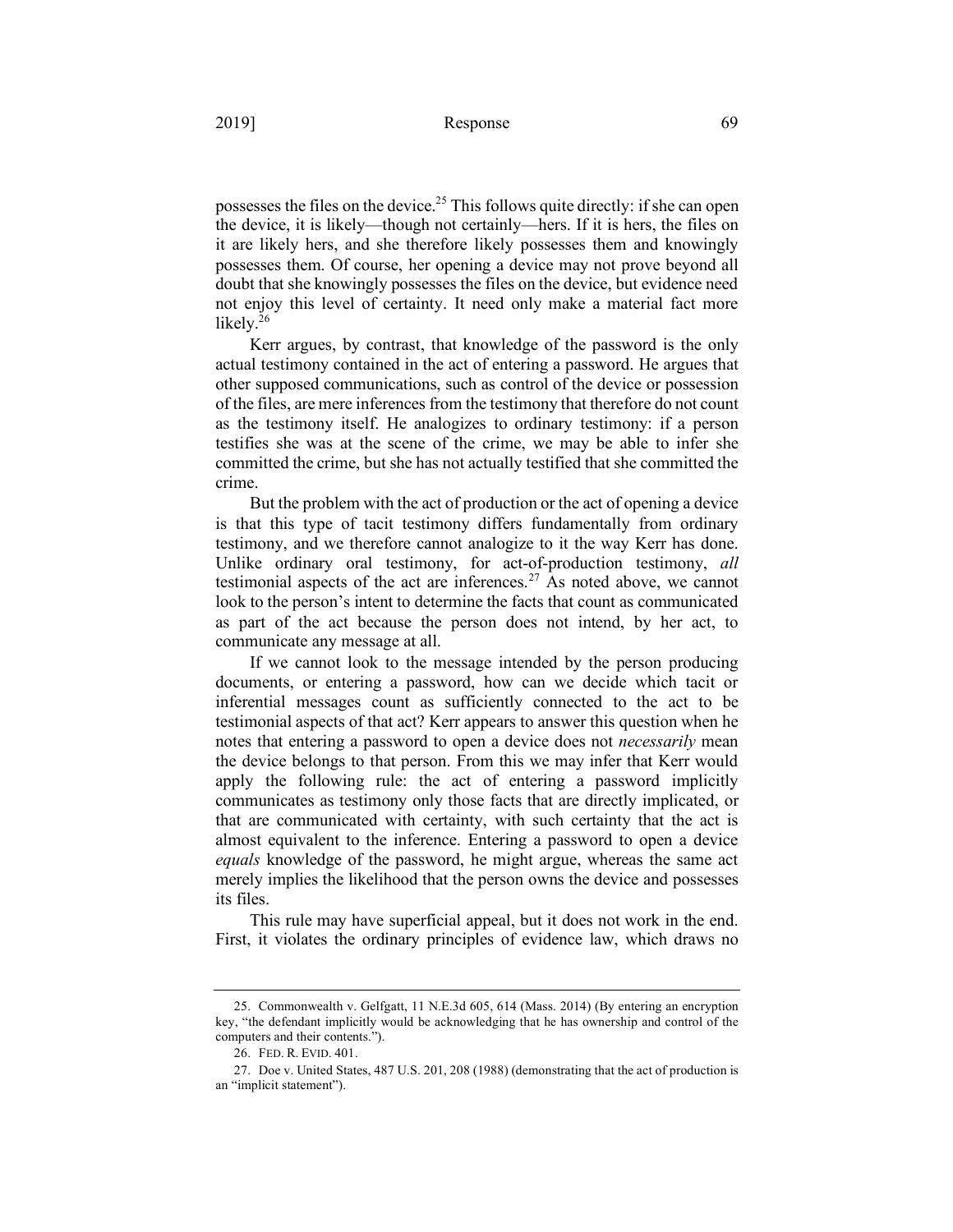distinction between direct and circumstantial evidence.<sup>28</sup> If a person opens a device, we can infer she owns it, whether we denominate that act direct or circumstantial evidence.

But more important, the act-of-production cases themselves make clear that we must make inferences to glean the facts implied by the act of production—indeed, the entirety of the testimonial character of the act of production is one giant inference.<sup>29</sup> There is no core of testimony plus other facts that are mere inferences—as with ordinary spoken testimony. As the Court noted in *Doe v. United States*, <sup>30</sup> the act is testimonial "because it might entail implicit statements of fact."<sup>31</sup> Our question is simply which inferences are we to count as implicit assertions that accompany the act.

If a person produces bank documents, for example, we can infer those documents are authentic under the rules of evidence through two avenues of inference: first, if the person produced them in response to a request for one's bank documents, then they are likely that person's bank documents because the person believes they are.<sup>32</sup> Second, the mere fact, aside from the producer's belief, that the documents came from the defendant's files tends to show they are authentic,  $33$  just as they would be authenticated if the government merely seized them from his files.<sup>34</sup>

Both of these avenues to infer the documents are authentic represent indirect inferences that are not 100% certain. A person who produces a financial document in response to a subpoena may well be overinclusive whether from caution or laziness; document productions can be famously large and sometimes even deliberately padded. A person may deliberately or inadvertently produce financial documents that are actually those of her spouse or her client. If a prosecutor at trial sought to prove a particular document was authentic merely because the person produced it, a jury could find this is not enough evidence to find the document authentic; the defendant could say, "Well, I produced that by mistake, but it's not my bank account." In other words, producing the document tends to authenticate it but does not *equal* authenticating it. Kerr's rule for what counts as testimonial, and what counts as a mere inference, does not work when applied to ordinary act-ofproduction cases and therefore should not be applied to passwords.

<sup>28.</sup> *E.g.*, Desert Palace, Inc. v. Costa, 539 U.S. 90, 100 (2003).

<sup>29.</sup> *E.g.*, United States v. Hubbell, 530 U.S. 27, 37 (2000) ("implicitly communicate" statement of fact).

<sup>30.</sup> 487 U.S. 201 (1988).

<sup>31.</sup> *Id.* at 208.

<sup>32.</sup> Fisher v. United States, 425 U.S. 391, 412 n.12 (1976).

<sup>33.</sup> *E.g.*, United States v. Hubbell, 167 F.3d 552, 554 (D.C. Cir. 1999), *aff'd*, 530 U.S. 27 (2000) (distinguishing between facts communicated via producer's beliefs and those simply communicated by the act itself and recognizing both as protected by the act of production doctrine). Kerr suggests that the act of production doctrine recognizes facts communicated about or via the producer's belief's only.

<sup>34.</sup> Burgess v. Premier Corp., 727 F.2d 826, 835 (9th Cir. 1984).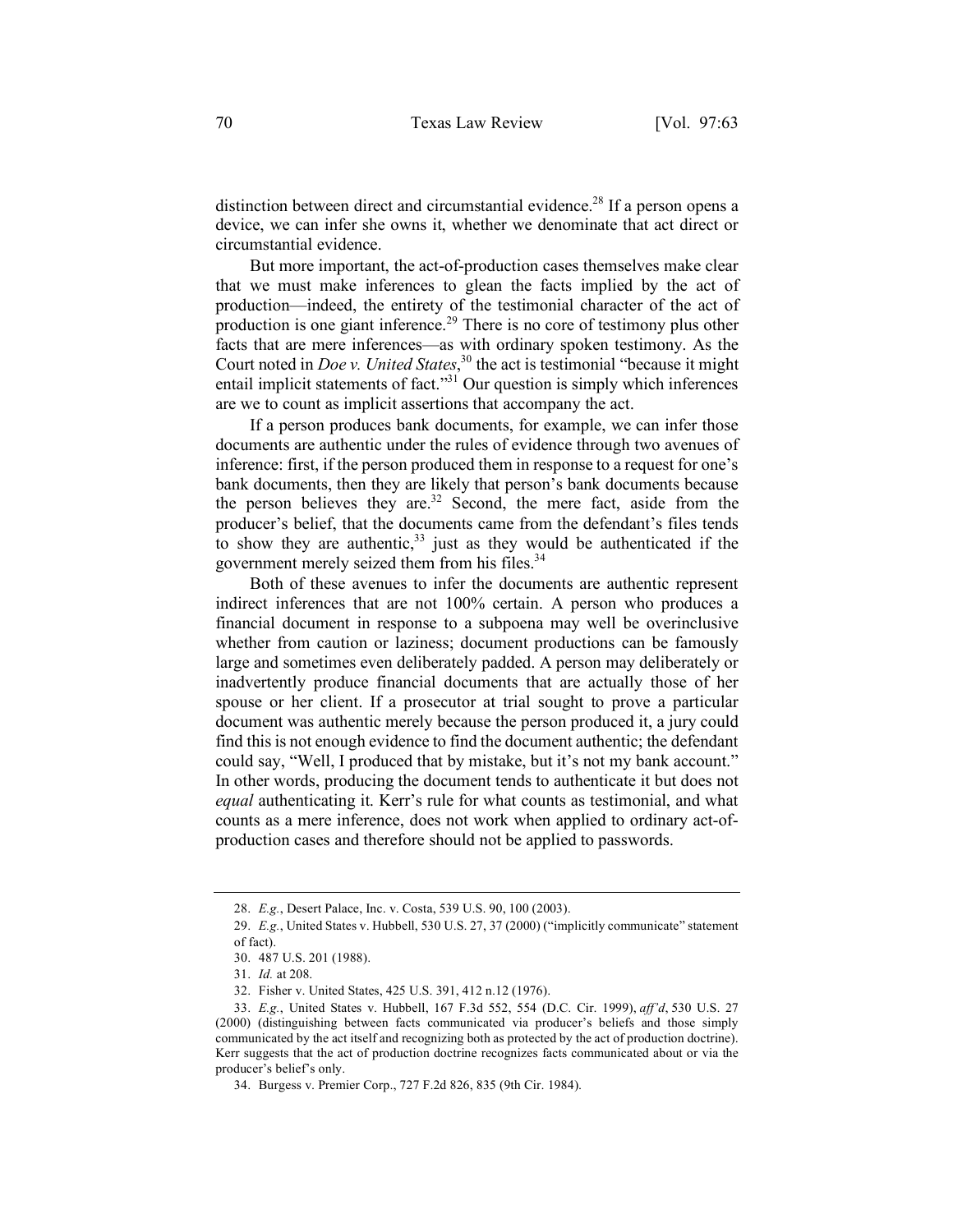## *C. We Must Infer Even Knowledge of the Password*

But even were we to accept Kerr's rule that the testimonial aspect of opening a device can involve only some kind of direct or immediate inference, that would not change matters. After all, if a person opens a device, we must still *infer* that the person knew the password, an inference that is far from certain or equivalent to the act. After all, the person may *not* have known the password, especially depending upon how we define the act compelled.

If we define the act as simply opening the device,  $35$  then this act certainly does not equal knowing the password. After all, the person may have opened the device with facial recognition, and no one would be able to tell because the government isn't allowed to watch her open it by stipulation (to prevent it from learning any password that has been entered). Or the device may not have a password, and it may simply have opened to the touch, the police having neglected to try this.

If we define the act more narrowly as entering the password, even here we must draw inferences. If the person enters numbers and the device opens, even that does not mean the person knows the password because she may have guessed it. Entering the password and opening the device does not *equal*  knowing the password.<sup>36</sup>

Knowledge of the password requires inferences for another, more basic reason. The actual act compelled is simply entering some numbers or letters; from this act alone we cannot infer the person knows the password because those numbers might not open it. Only if the act succeeds, and the device opens, can we infer, working backwards, that the person must have known the password, again, assuming she did not guess it. Thus, entering the password does not *equal* knowing it; we must infer that fact from subsequent events. The inference is sound, of course, but an inference nonetheless.

Kerr's rule affords no reason to think that the inference of ownership or possession is any less direct or certain than the inference that the person knows the password. In almost all cases, at least with personal devices such as a smartphone, a person's ability to open the phone will be very powerful evidence of *both* facts: that she knows the password and that the device is hers. Any differences will "go to the weight" of the evidence, as judges are fond of saying. The differences are not fundamental enough to rank one inference as equivalent to the testimony and another as a simple inference from the testimony.

When we examine the act of opening a device closely, we see that the facts it communicates confirm the superficial application of the analogy to

<sup>35.</sup> *See, e.g.*, United States v. Spencer, No. 17-cr-00259-CRB-1, 2018 WL 1964588, at \*1 (N.D. Cal. Apr. 26, 2018) (describing the compelled act as decrypting the device, rather than entering a password).

<sup>36.</sup> Even under Kerr's test, the government must show the person knows the password before she enters it.